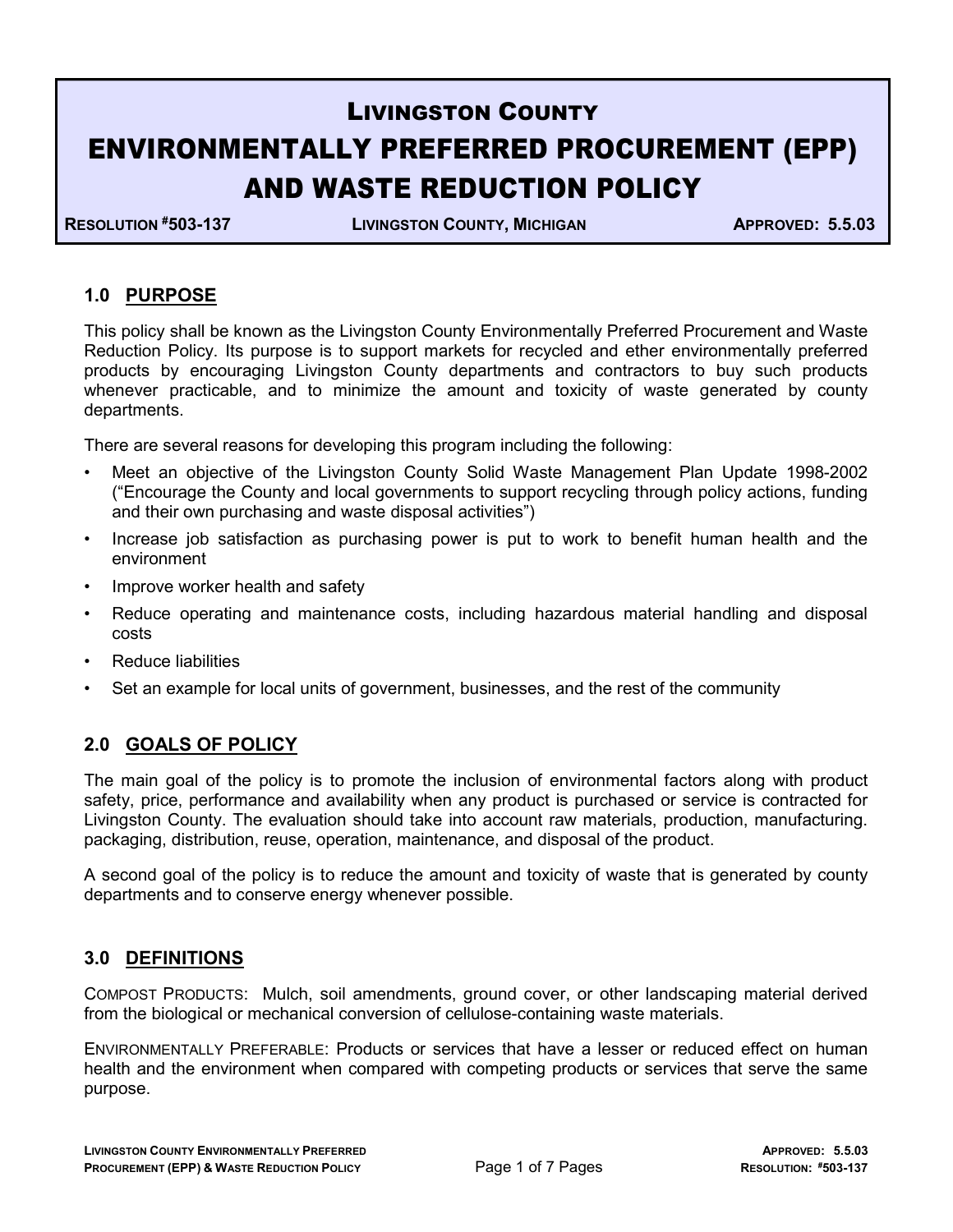This comparison may consider raw material acquisition, production, manufacturing, packaging, distribution, reuse, operation. maintenance, or disposal of the product.

ENVIRONMENTALLY PREFERRED PRODUCT: Contains some or all of the following qualities: recycled content, minimal packaging, energy efficiency, and non-hazardous components. It creates little or non hazardous waste, and if possible, is made with renewable resources, is reusable, durable, and repairable.

POST CONSUMER RECYCLED MATERIAL: Only those products generated by a business or consumer which have served their intended end uses and which have been separated or diverted from the solid waste stream for the purpose of collection, recycling, and disposition.

PRACTICABLE: Sufficient in performance and availability at a reasonable price. Final determination of the practicability of any given product must lie with the users of the product, since it is they who understand their performance and budgetary requirements. Evaluation should consider life-cycle and replacement costs.

PRICE PREFERENCE: A percentage by which offered prices for recycled products are reduced for purposes of bid evaluation.

RECYCLABLE PRODUCT: Material and byproducts that have been recovered or diverted from solid waste and that can be utilized in place of raw or virgin material in manufacturing a product. It is derived from post-consumer recycled material, manufacturing waste, industrial scrap, agricultural waste, and other waste material, but does not include material or byproducts generated from, and commonly reused within, an original manufacturing process.

RECYCLED PRODUCT: Product containing recycled material.

WASTE REDUCTION: The act of avoiding, eliminating and reducing the amount of solid waste at the source of generation, at the point of usage and at the time of its discard,

#### 4.0 RESPONSIBILITIES OF SOLID WASTE MANAGEMENT PROGRAM

The Livingston County Solid Waste Program shall:

- Develop and maintain information about environmentally preferable products (including recycled products, recyclable products, and less toxic products) to be purchased by departments whenever possible. The lists may be modified as needed,
- Inform departments of their responsibilities under this policy and provide implementation assistance.
- Assist departments with materials needing special disposal
- Assist departments with materials that can be reused or recycled
- Disseminate information on recycled and environmentally preferred product procurement opportunities, specifications, and performance to departments.
- Communicate with departments to review policy requirements and new procurement opportunities and to monitor the status of policy implementation product research results,
- Publicize the progress of policy implementation.
- Submit an annual report to the Livingston County Board of Commissioners reflecting the implementation status of the program,. including: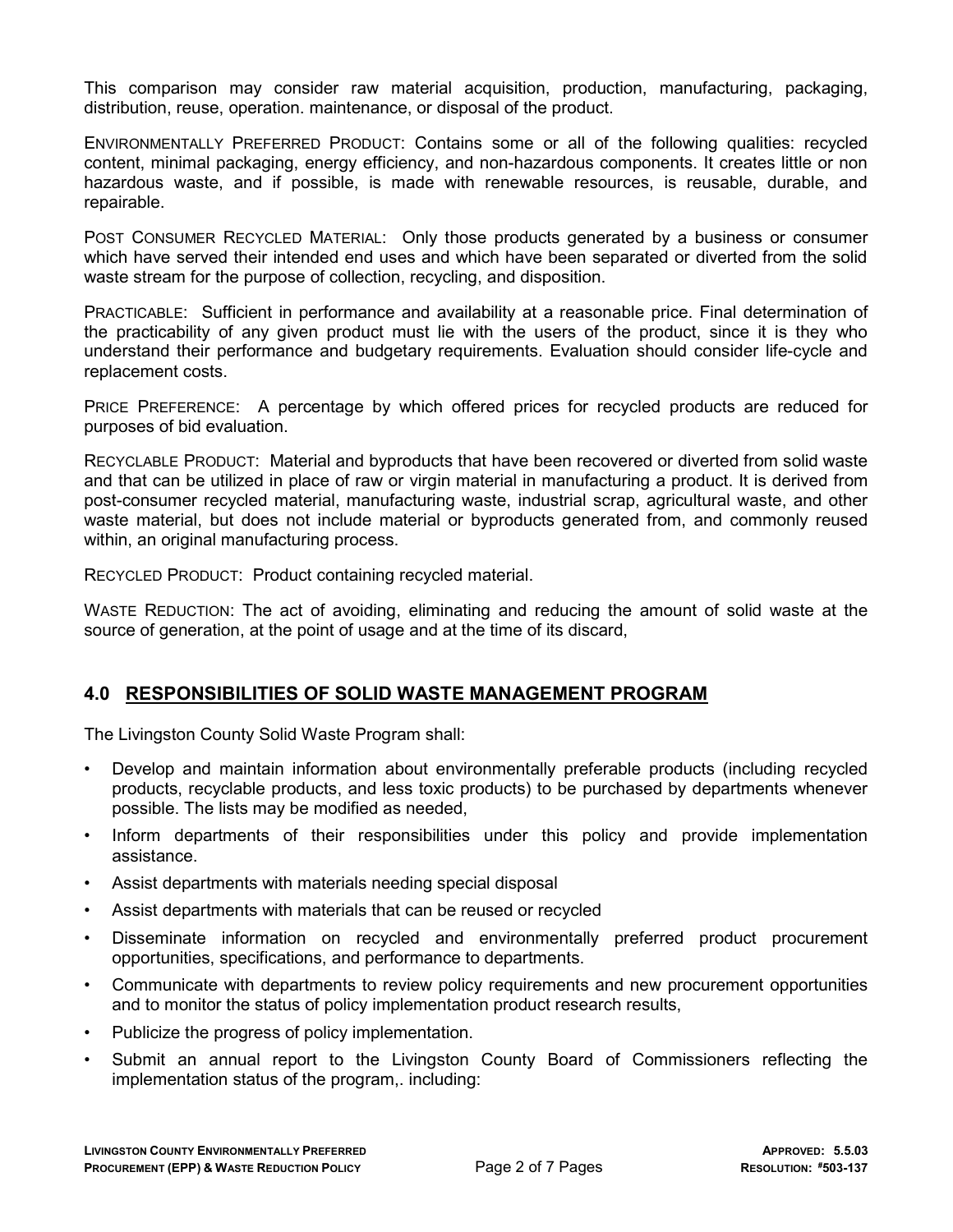- A compilation of procurement data collected from all departments and other parties charged with implementation responsibility under this policy.
- An account of the current status of product evaluations conducted by departments.
- An assessment of procurement program effectiveness, an evaluation of program goals, and projections of future procurement opportunities.

### 5.0 RESPONSIBILITIES OF ALL COUNTY DEPARTMENTS

In an effort to purchase environmentally preferred products. each Livingston County department shall:

- Evaluate each recycled or environmentally preferable product designated by the Solid Waste Program to determine the extent to which the department and its contractors may practicably use the product.
- Purchase recycled products with the maximum amount of recycled material practicable.
- Ensure that contracts issued by the department require recycled, and environmentally preferable products whenever practicable.
- Ensure that contracts issued by the department for recycled products require the maximum practicable amount of recycled material and that contractors provide certification of this content and report amounts used.
- Ensure that all printing by Livingston County departments uses recycled paper and bears the chasing arrow logo or other imprint identifying it as such,
- Use both sides of paper sheets whenever practicable in printing and copying.
- Purchase copy machines with duplexing capabilities when feasible
- Purchase energy conserving equipment and building fixtures
- Ensure that requests for bids and proposals issued by Livingston County require that, whenever practicable. contractors and consultants use recycled paper and. both sides of paper sheets.
- Report the progress of policy implementation by the agency to the Solid Waste Program. including the status of product evaluations conducted by the agency and types of environmentally preferable products purchased by the department and its contractors.
- Report total purchases of environmentally preferable, recycled, and non-recycled products by the department and its contractors annually to the Solid Waste Program

In an effort to reduce waste, each Livingston County department shall, whenever feasible:

- Use reusable mugs and other dishes
- Maximize use of inter-office and intra-office electronic mail rather than sending paper copies.
- Reuse folders, envelopes and other types of paper
- Post memorandums and other notices on bulletin boards rather than distributing to each individual employee
- Copy on both sides of paper
- Avoid unnecessary printing or copying printed materials
- Participate in the county internal office paper recycling program

In an effort to prevent pollution, each Livingston County department shall, whenever feasible:

• Purchase products that contain the fewest volatile organic. compounds (VOCs) that can escape during product use.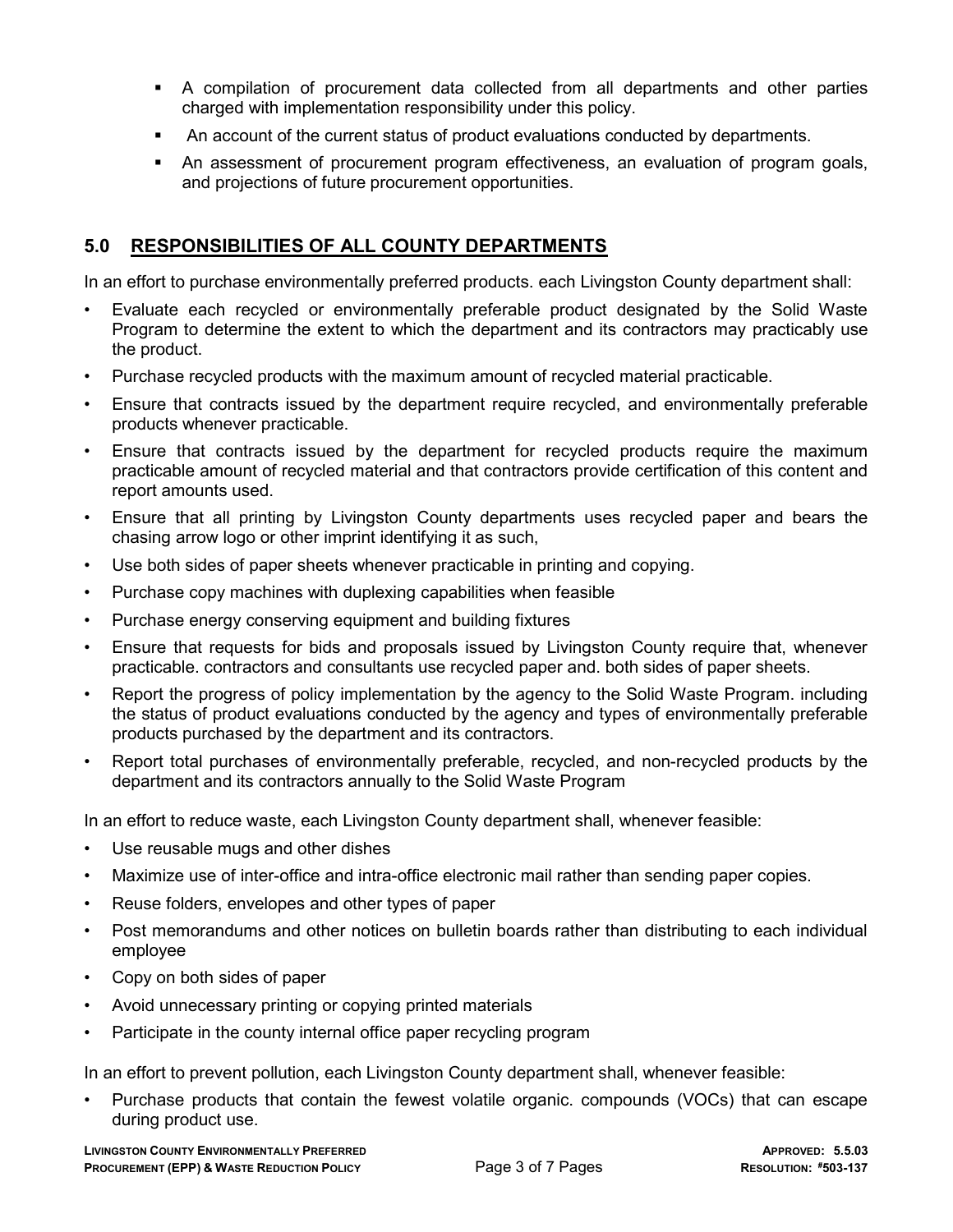- Choose non-mercury containing products, replace current. mercury containing products with. nonmercury alternatives, and properly dispose of mercury containing items when they reach the end of their useful life.
- Use biodegradable cleaners whenever possible
- For toxic products, buy only the amount that is needed and use all of the product for its intended use
- All waste materials that cannot be reused or recycled shall he disposed of in an environmentally responsible manner. In particular, hazardous waste products such as oil based paint, solvents, bleaches. and other hazardous products shall be disposed properly and in accordance with all Federal. State and local regulations
- Require contractors to remove all leftover paint and other toxic materials from job sites
- Use products for their intended use and to their fullest extent prior to disposal

In an effort to conserve energy, each Livingston County department shall:

- Turn off personal computers, copy machines and other office equipment when not in use
- Shut off lights when not in room
- Set screen saver on personal computers

### 6.0 ENVIRONMENTALLY PREFERABLE PRODUCTS

The following products shall be evaluated for environmentally preferred purchasing

- Paper and Paper Products photocopy paper, computer paper, and a growing variety of recycled printing papers are widely available
- Compost Products
- Horticulture mulch made with recycled land-clearing and other wood debris
- Construction aggregates made with recycled cement, concrete, glass or asphalt
- Cement and asphalt concrete containing glass cullet, recycled fiber or plastic, tire rubber or fly ash
- Lubricating oil and hydraulic oil with re-refined oil content
- Recycled plastic products
- Remanufactured tires and products made from recycled tire rubber, including rubber mats and playfield surfaces
- Insulation
- Paint
- Carper and padding
- Remanufactured laser printer toner cartridges
- Energy efficient light fixtures, lamps and ballasts
- Energy efficient computers and other electronic equipment
- Rechargeable batteries
- Products packaged in minimal amount of packaging material
- Other products as designated by the Solid Waste Program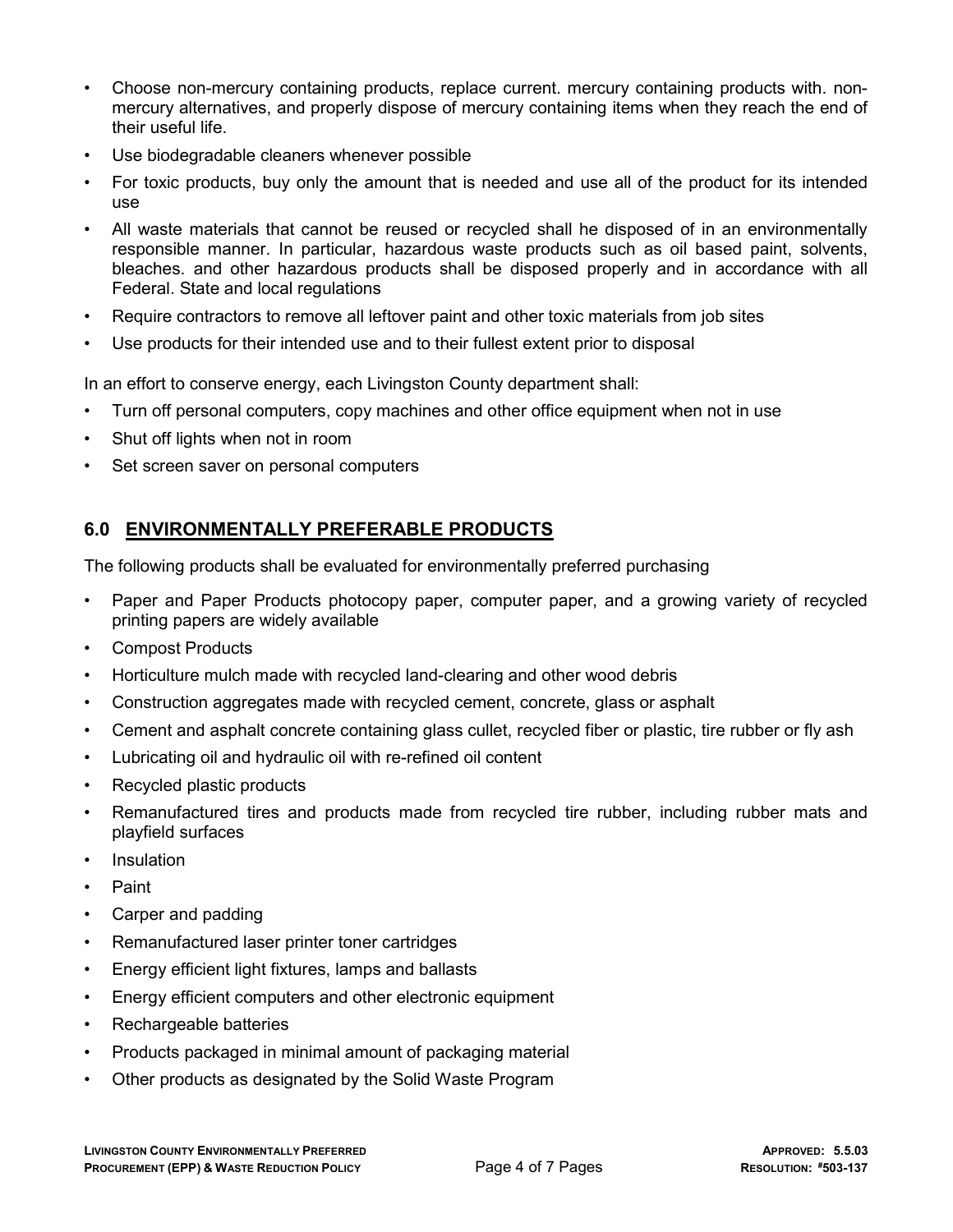### 7.0 EXEMPTIONS

Nothing contained in this policy shall preclude user departments from requiring recycled material content as a bid specification. Nothing in this policy shall be construed as requiring an agency or contractor to procure products that do not perform adequately for their intended use or are not available at a reasonable price in a reasonable period of time.

RESOLUTION #503-137 **APPROVED: MAY 5, 2003** 

[SEE GREEN PURCHASING FLYER & RESOLUTION ATTACHED HERETO]

S:\WP\Policies\Drain - EPP And Waste Reduction Policy.Doc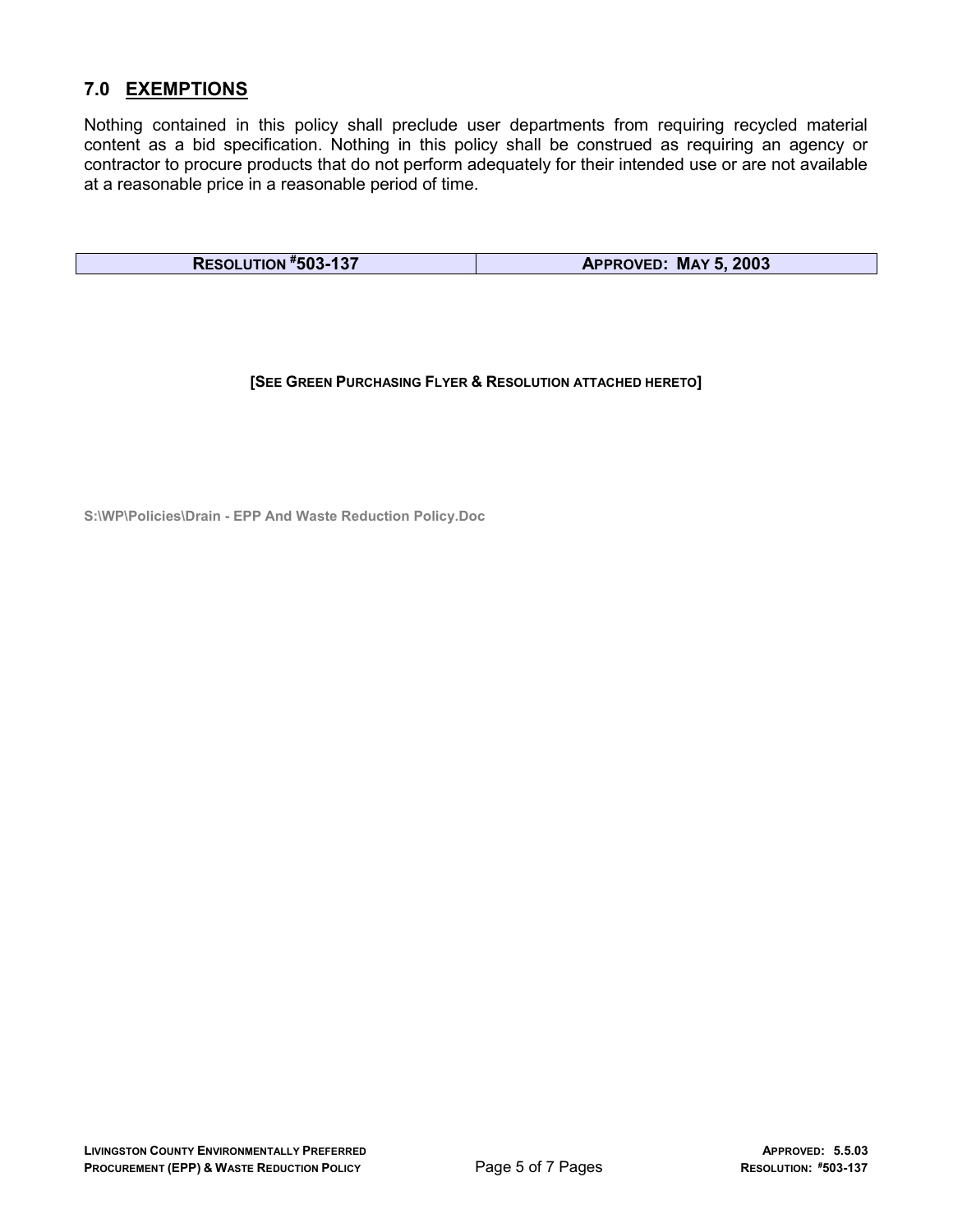

# Green Purchasing will make Livingston County an Environmentally Friendlier Consumer

Livingston County is moving forward with a new "Green Purchasing" initiative to protect the environment, public health and its pocketbook.

The County Board of Commissioners unanimously agreed on May 5, 2003, to begin encouraging County departments to increase their use of products that

are better for the environment. The policy, known as the *Environmentally Preferred Procurement (EPP)* and Waste Reduction Policy, supports the increased use of energy efficient and recycled products, and replacing hazardous products with less toxic alternatives when possible.

The policy does not require a purchaser to select a product or service based solely on environmental factors. Rather, it places a preference on "green" products and services with all other factors being equal.

The primary goal of the policy is to promote the inclusion of environmental factors along with product safety, price, performance, and availability. A second goal of the policy is to reduce the amount and toxicity of waste that is generated by county departments and to conserve energy whenever possible.

Implementing the policy might be challenging since most purchasers are accustomed to buying certain products and staff may feel comfortable with the quality and effectiveness of the products they currently use. But, I am confident that with the support of department heads and purchasers, the transition will be smooth!



The first step in implementing the policy will require that I meet with each department individually to determine what items are purchased and how they are purchased (i.e. RFP, quotes, etc.), how often, and through what vendor. A similar process will take place for contracted services. Comparable "green" substitutions will be identified and tested, and wording will be added to some Requests for Proposals stating our new policy and how vendors can gain additional points by being ISO 140001 certified, or associated with certain environmental organizations, or by offering recycled content products., etc. At the end of each year, a follow up survey will be conducted to determine how well the new products and services worked and any modifications that are necessary.

## Simple Tips to Reduce Waste

- Set your computers so that the screen saver turns on when the computer is not in use (if you are unsure of how to do this, contact  $IT$ ).
- Turn off copiers, printers, monitors, lights, radios and other energy draining equipment at the end of each day.
- Use e-mail to communicate rather than faxing or mailing.
- Use both sides of paper and recycle used paper
- Buy recycled content products.

#### Questions, Comments, Criticisms, Compliments . . . . . . Call Robert Spaulding at the Drain Commissioner's Office at #517-545-9609